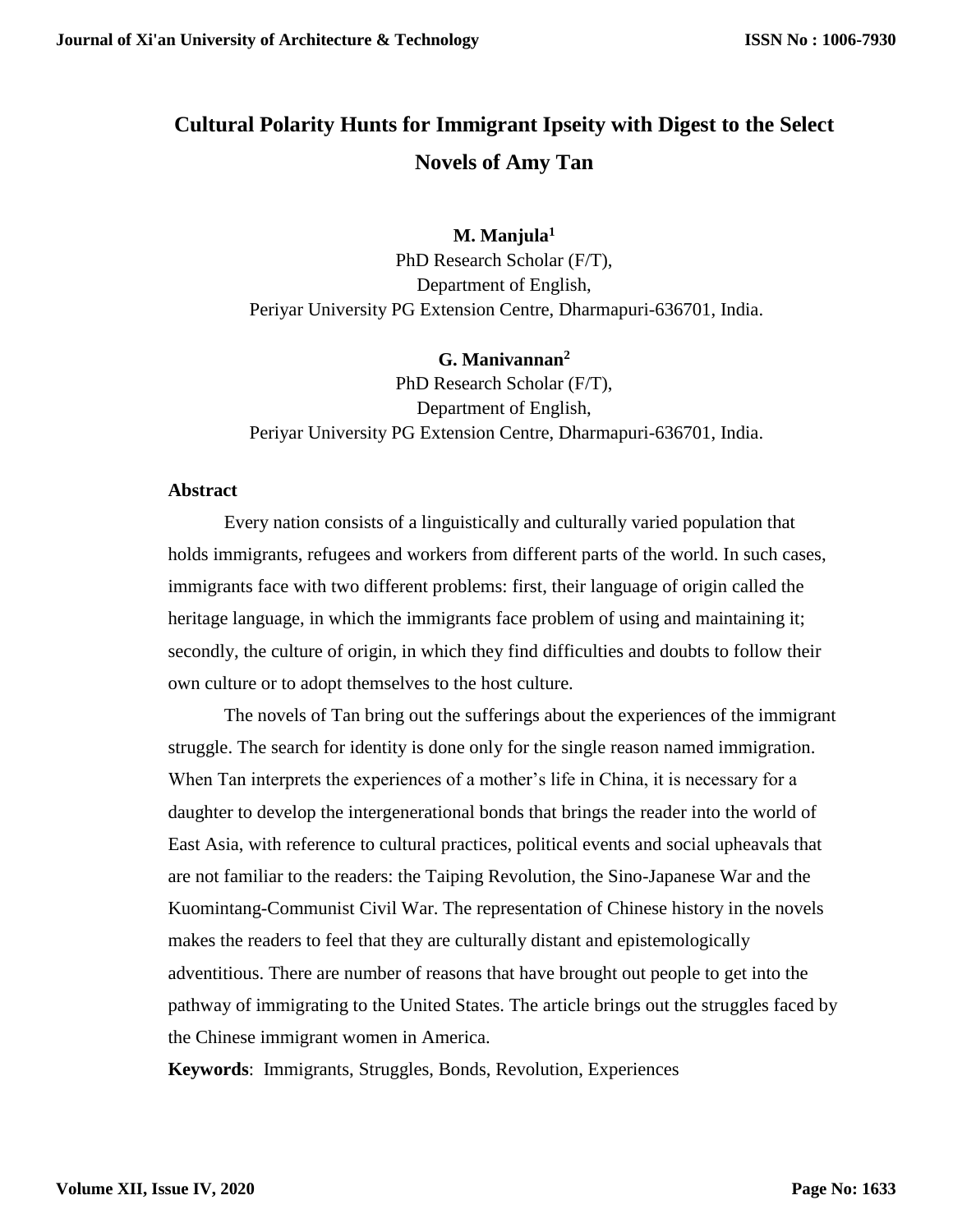#### **Introduction**

The history of China cannot be detached from the Chinese immigrants' experience in the United States, an experience which is deeply felt at the minimal level of family relationships. Cultural and historical distance, complicated by linguistic dissociation, make it difficult for the American born Chinese subject to acquire the history of the family with its roots in China and also the political history of a distant country in East Asia with which their ancestral origin is entangled. The distance is also worsening by the felt need on the part of parental figures to hold in a firm way to the carefully guarded secrets.

The level of effort required to stick to these secrets mean not only getting to know better the person having them but also catching a glimpse of the historical world that necessitated the importance of secrecy to begin with. When children strive to connect with their parents across generational and cultural divides, they also cross time to connect with history.

Many post-1960s writers struggle with the difficulty of being culturally hybridneither Chinese nor American and the search for an authentic identity. Maxine Hong Kingston's early works, *The Woman Warrior* and *China Men*, describe the difficulties she encountered while dealing with her mother and father, the traditional stories they would tell, the Chinese cultural practices to which they introduced her, and the American cultural artefacts, not lest movies, that complicated the formation of her identity as a Chinese American.

Some of the major themes that Tan examined in her novel were the ways in which truths and realities should be considered as a function of various interpretative acts, not objective realities that exist merely found and explained accordingly. Politics, morality and the media all play significant roles in shaping what realities emerge from the sites of struggle and conflict. The fracturing of a unitary, hegemonic truth into multiple truths, works to expand the borders of the world's people inhabits. Tan motivates the readers to their moral and intellectual orientations as well as their investment in the issues at hand.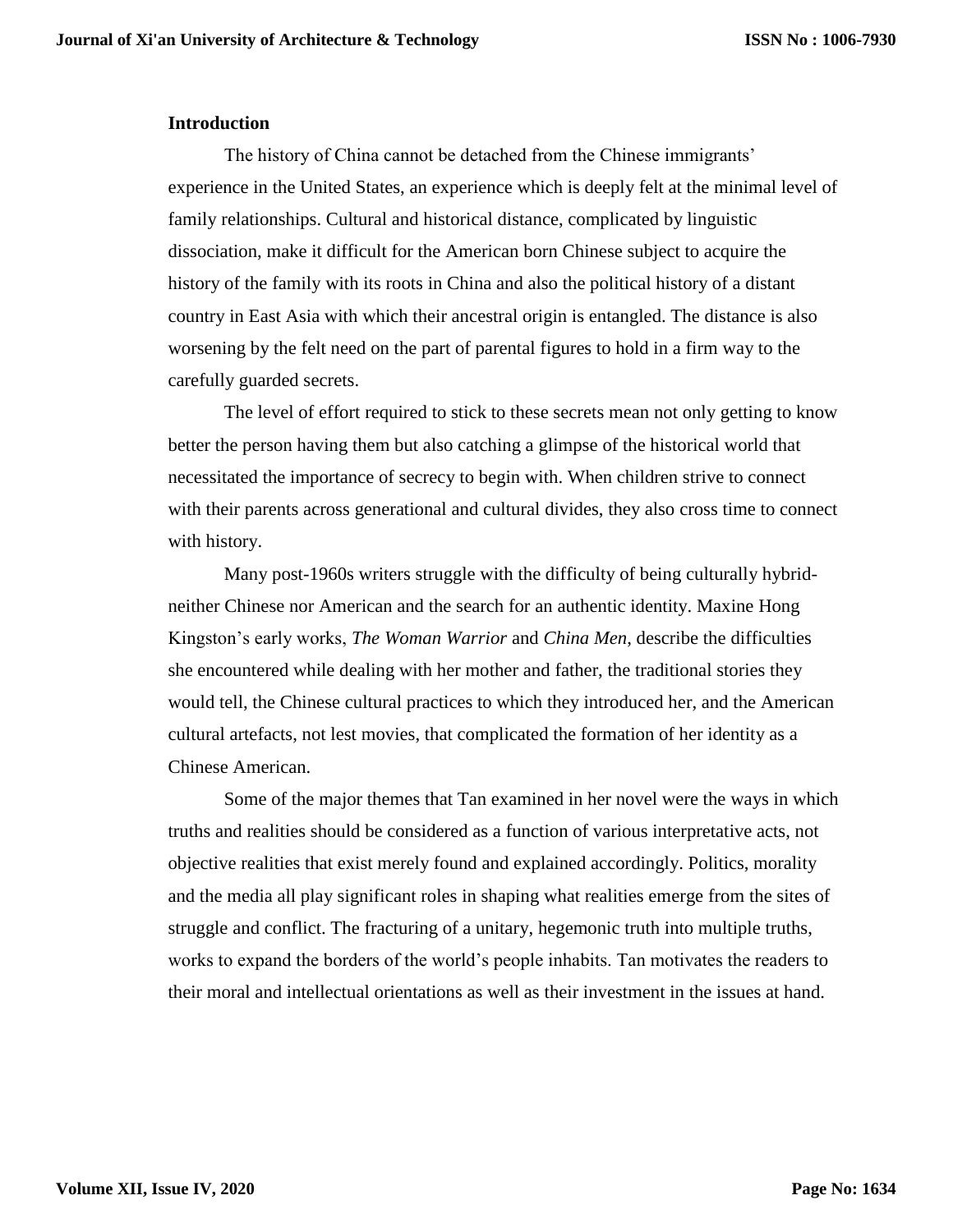#### **The Hardship in History**

Learning the language of the host country for the purpose of integration is an issue in the growing number of countries of immigrants that naturally raises the question of teaching the language. They have the dilemma, whether to maintain their heritage language to their children or not. Continuance of children's heritage language in an English-dominant nation and the development of their bilingual skills has become a prominent feature in the immigrant families.

The beginnings of large-scale immigration from China began with the discovery of gold in California in 1848. By 1866 the wave of Chinese immigration was sufficient to justify the establishment of the Pacific Mail Steamship Company to provide regular voyages from Hong Kong to San Francisco and Chinese travel agents were soon promoting the trip as a sure means of getting rich.

The 1880s would see an increase not only in the volume of immigration but in the range of its sources, and America's image as a haven for the oppressed of every nation would be put sorely to test in the decades that followed. The proverbial open door creaked somewhat on its hinges and threatened to swing shut as the government added one piece of restrictive legislation to another. Poised on the threshold of a new era, the nation divided its feelings about the diverse threads that had combined and were continuing to combine to make up the fabric of its society.

The republican government, which controlled China from 1912-1949 was never entirely stable, in the midst of World War I, during which China sided with Great Britain, France and Ireland. Japan started to make demands with Chinese people and Japan wanted access to China's ports and railroads as well as influence over political matters. China ceded territory in the north to the Japanese, but Japan then secretly funded a Chinese rebellion against the Chinese government in several provinces. Meanwhile, a separate political party was forming; the Chinese Communist Party (CCP) was officially formed in 1921. In the year 1923, they joined with the reigning Nationalist Party to keep the Japanese separate from China. By 1928, the parties were at odds again, and Nationalist leader Chiang Kai-Shek rooted out the communists within his party's rank.

The Taiping Revolution made the invasion of China by foreign capitalism in the forties of the nineteenth century and the increasing import of opium combined to subject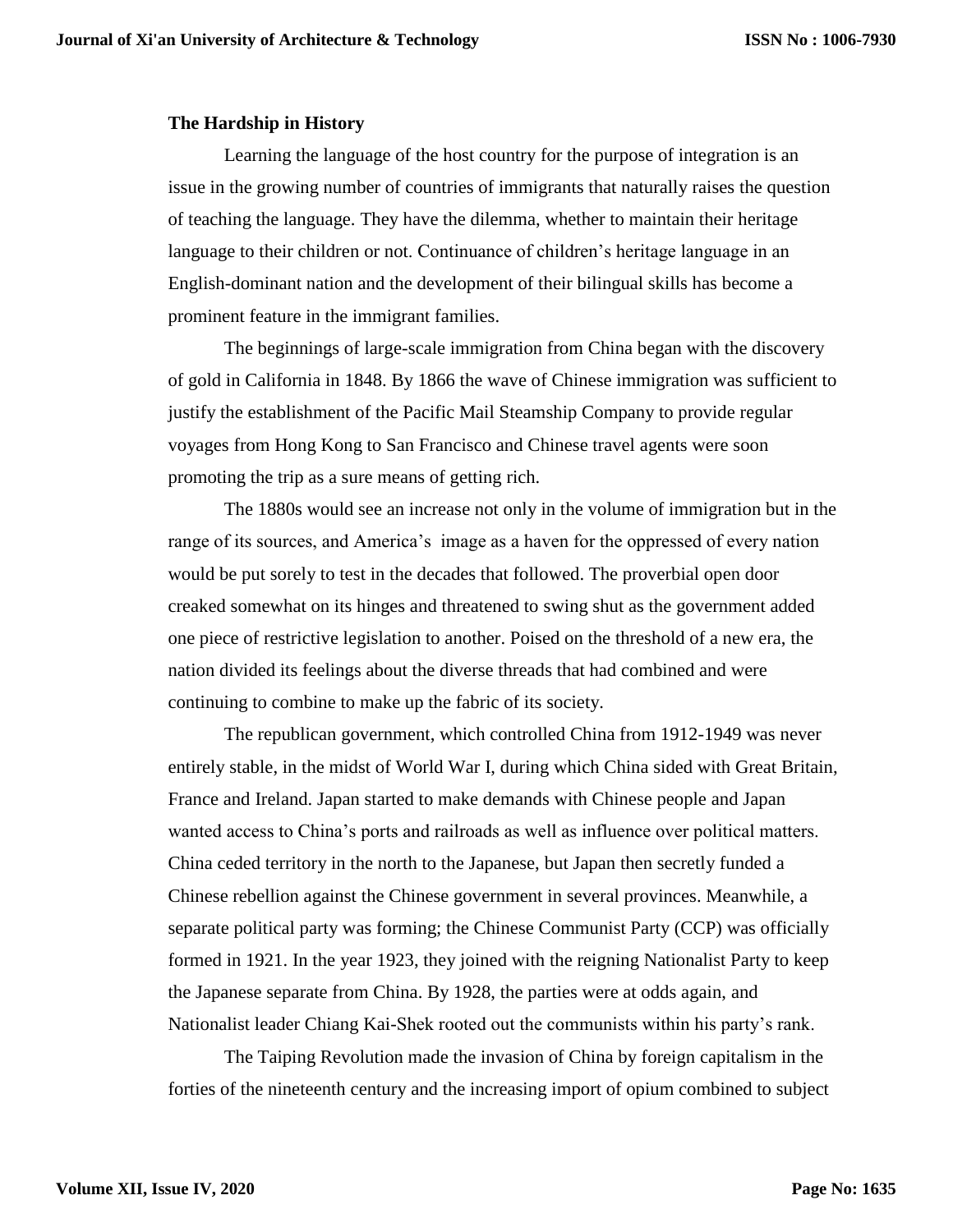the Chinese peasantry to greater exploitation than ever before. To meet the enormous cost of the war reparations, the Qing ruling class laid additional burdens to them. Poverty, bankruptcy and the menace of death from starvation forced the desperate peasants to rise up in resistance.

Without the leadership of a proletarian class, the failure of this purely peasant war, pitted against such a powerful enemy, was inevitable. Nevertheless failure did not lessen the significance of the Taiping revolution as a great dynamic movement which shook the Qing rule and shattered the capitalist powers' day-dream of a subjugated China. Thus the Taiping Revolution is also one of the major reasons for the Chinese to leave their native country.

The implementation of the Chinese Exclusion Act made the first generation parents remain connected to their homeland. Immigration has been a major basis of Urban Institute research for more than a decade. The United States has experienced a huge volume of immigration during the past century, with the emergence of new immigrants beginning in the late 1960s as a solution to the Immigration Act of 1965. Until 1800s, immigrants from various parts entered the United States freely, without any federal controls. After the independence, the federal government allowed the aliens and the automatic qualification of immigrants and their children as citizens. Until 1860, all the immigrants to the United States were from Germany, Ireland and the United Kingdom. After 1860, increasing numbers were from Scandinavia, China and South America.

Tan has brought out the immigrant difficulties during the time. She exclaimed about how people underwent all sort of problems. The Americans in the West required immigrant labour for the mines and railroads and most of the labourers were Chinese immigrants and others as contract labourers. For example, about one-third of western miners were Chinese. As there was increased number of immigrant labourers, there was an opposition for the native labour groups. American's anxiety over economic threats from cheaper immigrant labour, as well as racism was in larger parts, behind the Chinese Exclusion Act of 1882. This law stopped the number of Chinese to enter into the United States. After this, amendments to the 1882 Act ultimately stopped immigration of all Chinese.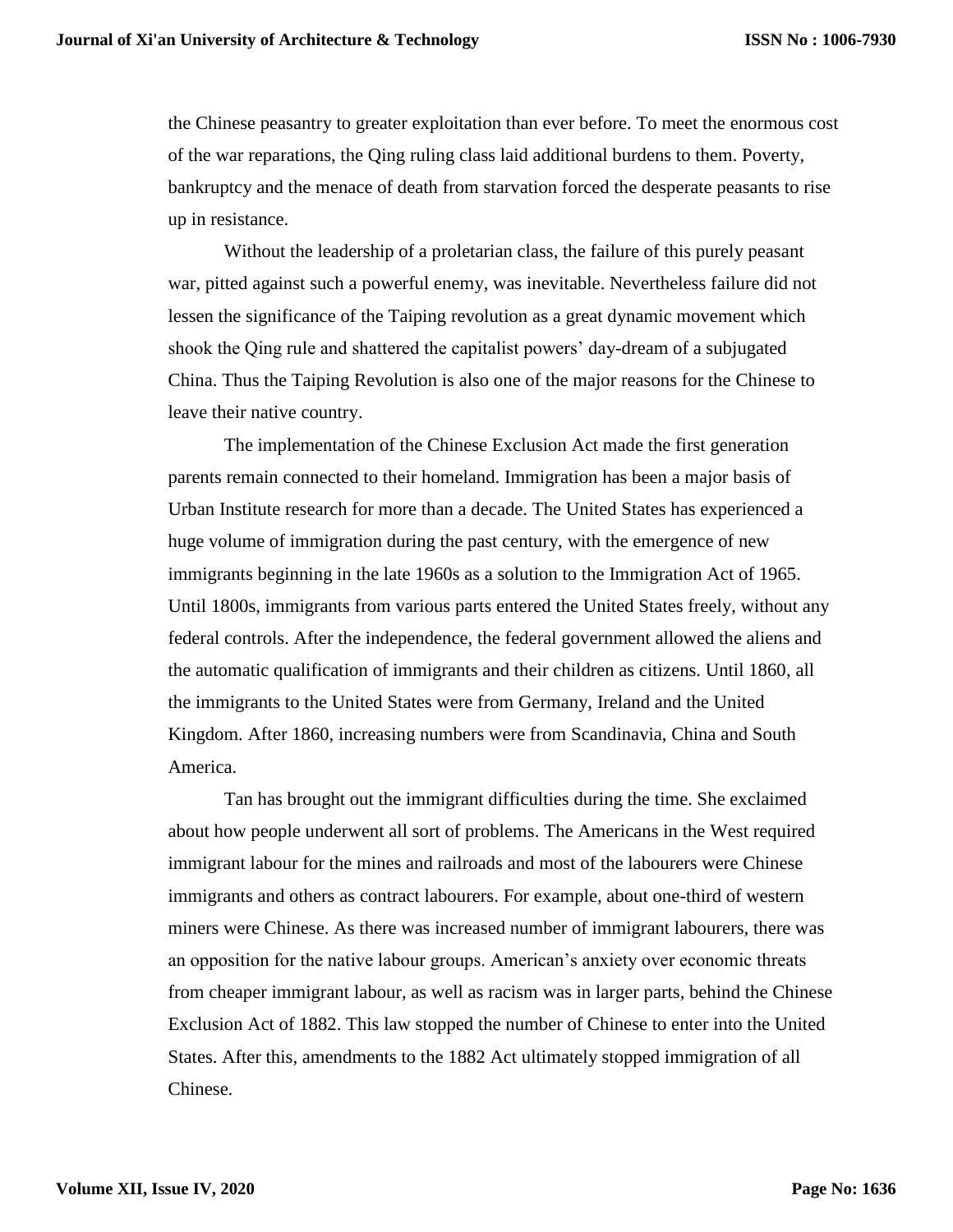

## **Fig. 1. The Chinese Exclusion Act**

The recognition of Asians as more successful both socially and economically than other minority groups among the Asian population, there are broad differences that exists. Daniel briefs about the different kinds of Chinese Americans,

> The fact is that Chinese Americans ate of very different kinds. Chinese Americans themselves draw sharp distinctions: the American-born Chinese (the ABCs) tend to be college-educated, to have middle-class occupations, and to live outside of the inner-city Chinatowns; and the recent immigrants (the FOBs, "fresh off the boat") tend to be poorly educated, deficient in English, to live in Chinatowns, and to ply the lowwage service trades or sweatshop manufacturing enterprises typical of the inner city. (324)

Chinese Americans are a diverse ethnic group, made up of U.S. born Chinese and immigrants from all over the Chinese world. As of 2000, their population totalled 2,858,291. Among them, more than 1 million are immigrants from China (PRC), or "mainland Chinese". They are not only the largest subgroup in Chinese America but also constitute a fast-growing population.

Throughout Tan's novels, she has intertwined the critical events of Chinese history with the fictional experiences of her characters. The historical events are not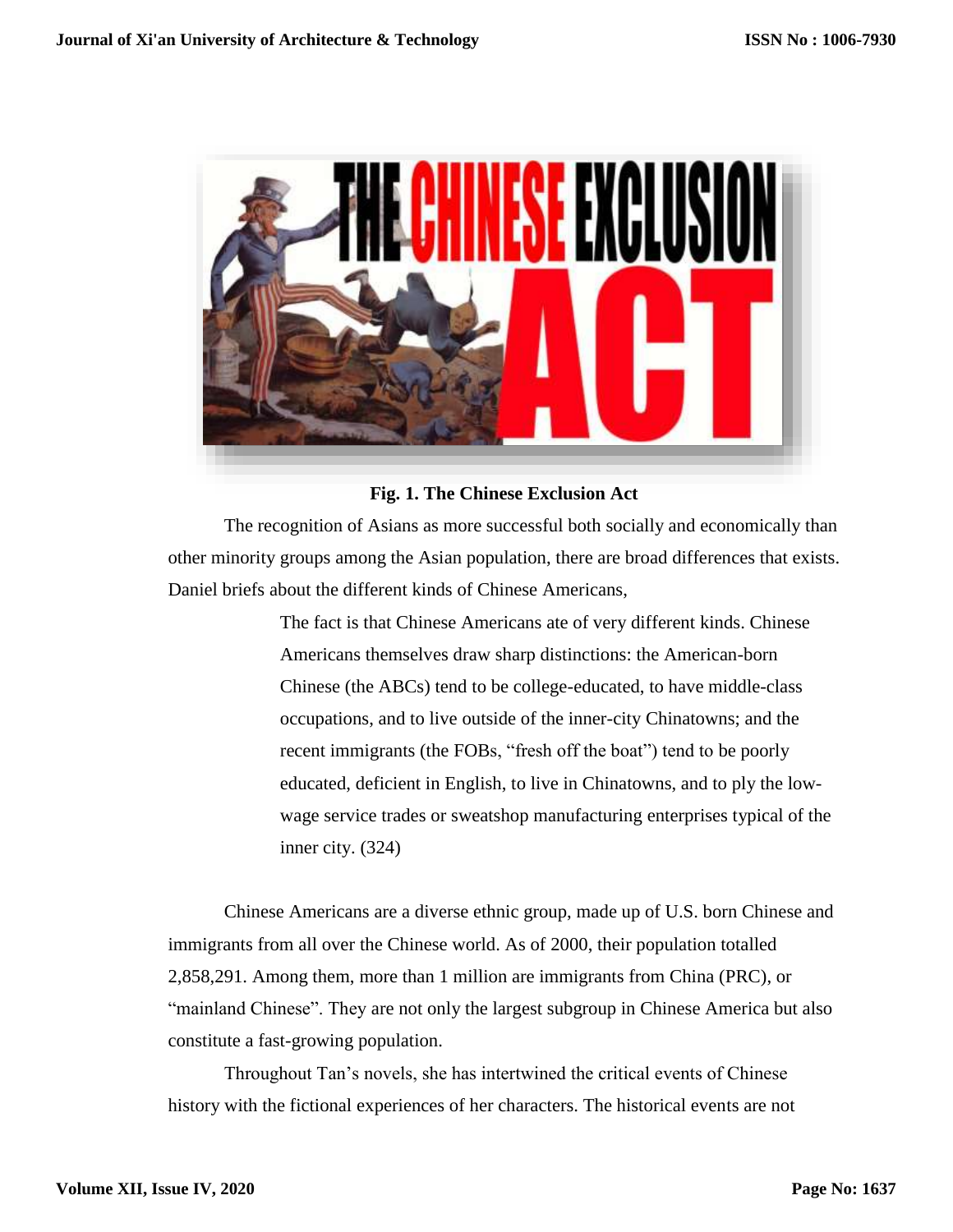implemented to provide colour and realism but they are the integral influences on the story itself. There are so many historical events that took place with respect to the characters of the novels. Some of them are listed below.

- 1858 Nunumu saves Nelly Banner from drowning and becomes her companion (*HSS* 33).
- 1890 Winnie Louie's mother is born (*KGW* 122).
- 1916 Japan gains control of Inner Mongolia, Manchuria and Shantung. An-Mei's father, an intellectual and devout Buddhist dies (*JLC* 266). Winnie Louie's mother meets Lu (*KGW* 126). Great-Granny Liu concocts a lie passing LuLing to Liu Jen Sen and his first wife, but leaves the child in care of her birth mother Precious Auntie (*BSD* 56 & 154).
- 1925 Winnie's mother abandons her and disappears (*KGW* 102).
- 1930 The Kuomintang decapitates Kun, Winnie's half-brother, for selling cloth to rebels (*KGW* 79).

Lin Xiao, Gu Ying-Ying's future husband, rips open a watermelon as a gesture of ravishment (*JLC* 277).

1937 – At the outbreak of the Sino-Japanese war, the Japanese overrun Shanghai (*KGW* 80).

Americans remain neutral toward the Japanese and the Chinese Nationalists and Communists (*BSD* 219).

- Feb Wen Fu begins courting Peanut, but Auntie Miao, the matchmaker, makes a match between Wen Fu and Winnie, who comes from a wealthier family than her cousin (*KGW* 166).
- 1941 On Christmas, Winnie dances with Jimmy Y. Louie, an Asian-American interpreter, at the American club (*KGW* 382). Wen Fu rapes Winnie at gunpoint; signs divorce papers, and then demands custody of Danru, his only son (*KGW* 392-394).
- 1944 Japan launches a major offensive in Kweilin. (*JLC* 13) Suyuan Li gives birth to twin girls, Chwun Yu and Chwun Hwa (*JLC* 308).
- 1949 The Communists end all fights in Shanghai (*KGW* 20).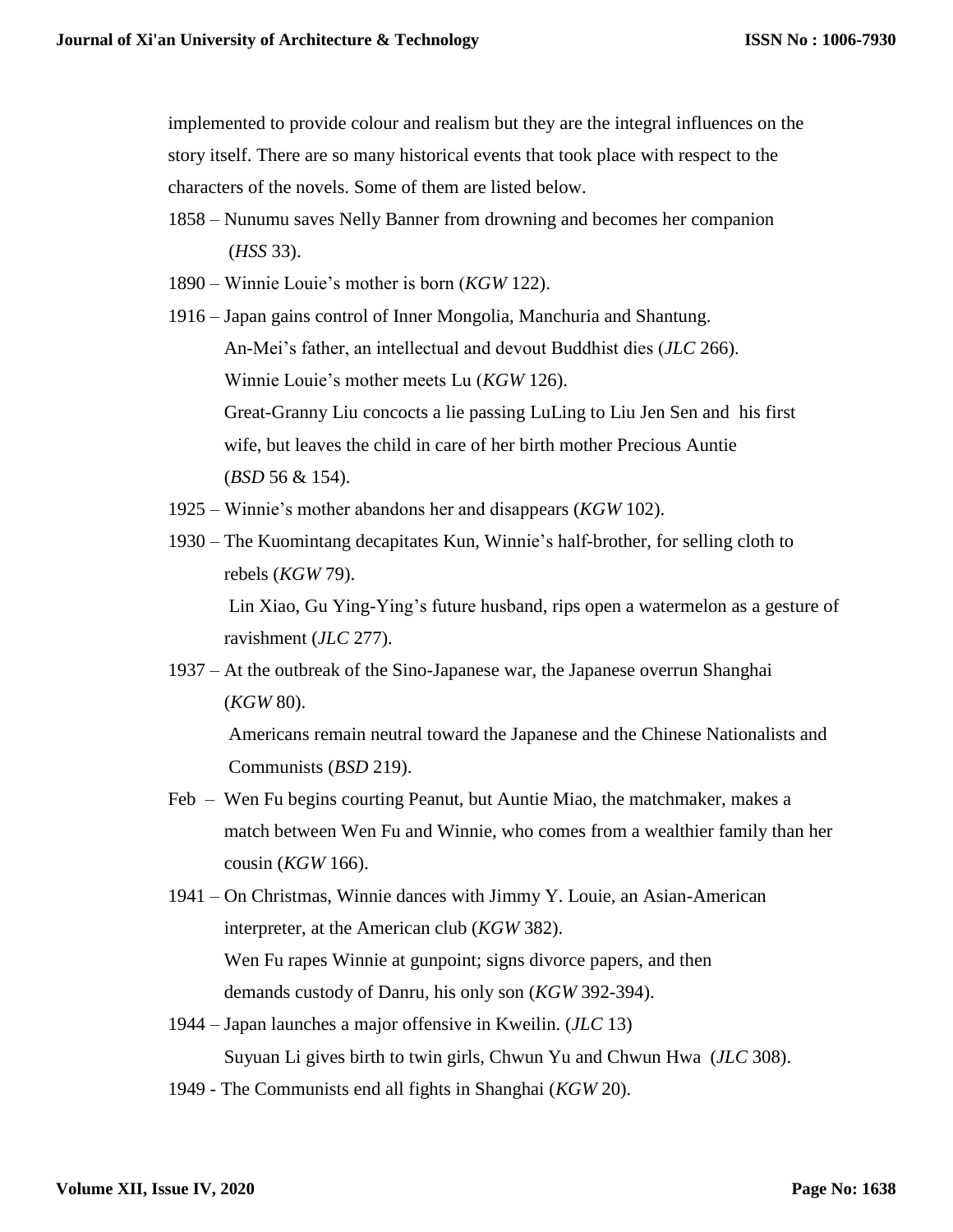Ying-Ying St. Clair gives birth to Lena, her only surviving child (*JLC* 105,286).

1960 – Waverly becomes national chess champion (*JLC* 99).

Jimmie and Winnie move from San Francisco's Chinatown west to the Richmond district (*KGW* 11, 92).

After confessing to having a daughter in China, Jack Yee dies of renal failure (*HSS* 6).

1964 - Winston Jung dies in a car accident (*JLC* 303).

Pearl expresses grief for Jimmy Louie after he dies from stomach cancer (*KGW* 48).

Helen and Winnie open the Ding Ho Flower Shop on Ross Avenue in Chinatown (*KGW* 7, 16).

Bob Laguna enters Kwan Li at Mary's Help, a mental hospital, where she undergoes shock treatment (*HSS* 16).

1987 - Pearl gives birth to Cleo Brandt (*KGW* 10).

Waverly hesitates to tell her mother that she is going to marry Rich Shields (*JLC* 195).

Ted Jordan leaves Rose, his wife of fifteen years (*JLC*, 127, 208).

1989 – A San Francisco earthquake cracks the walls of Winnie and Helen's flower shop in Chinatown and the house that Olivia and Simon Bishop look at in Pacific Heights (*KGW* 16; *HSS* 127).

Ruth Lye Young meets Art at a yoga class (*BSD* 298).

Jan - Chinese-American mourners gather in San Francisco for the engagement party of Mimi Wong and Roger "Bio-Bio" Kong and for the funeral of Auntie Du Chin, who dies of a brain concussion at age ninety-seven following a bus accident (*KGW* 3, 6, 39).

Auntie Du leaves to Pearl an altar to the Kitchen God (*KGW* 58).

1999 – Ruth leaves Art and moves in with LuLing on the pretence of collaborating on a children's book about animals (*BSD* 263). Art and Ruth celebrate the tenth anniversary of their meeting (*BSD* 295).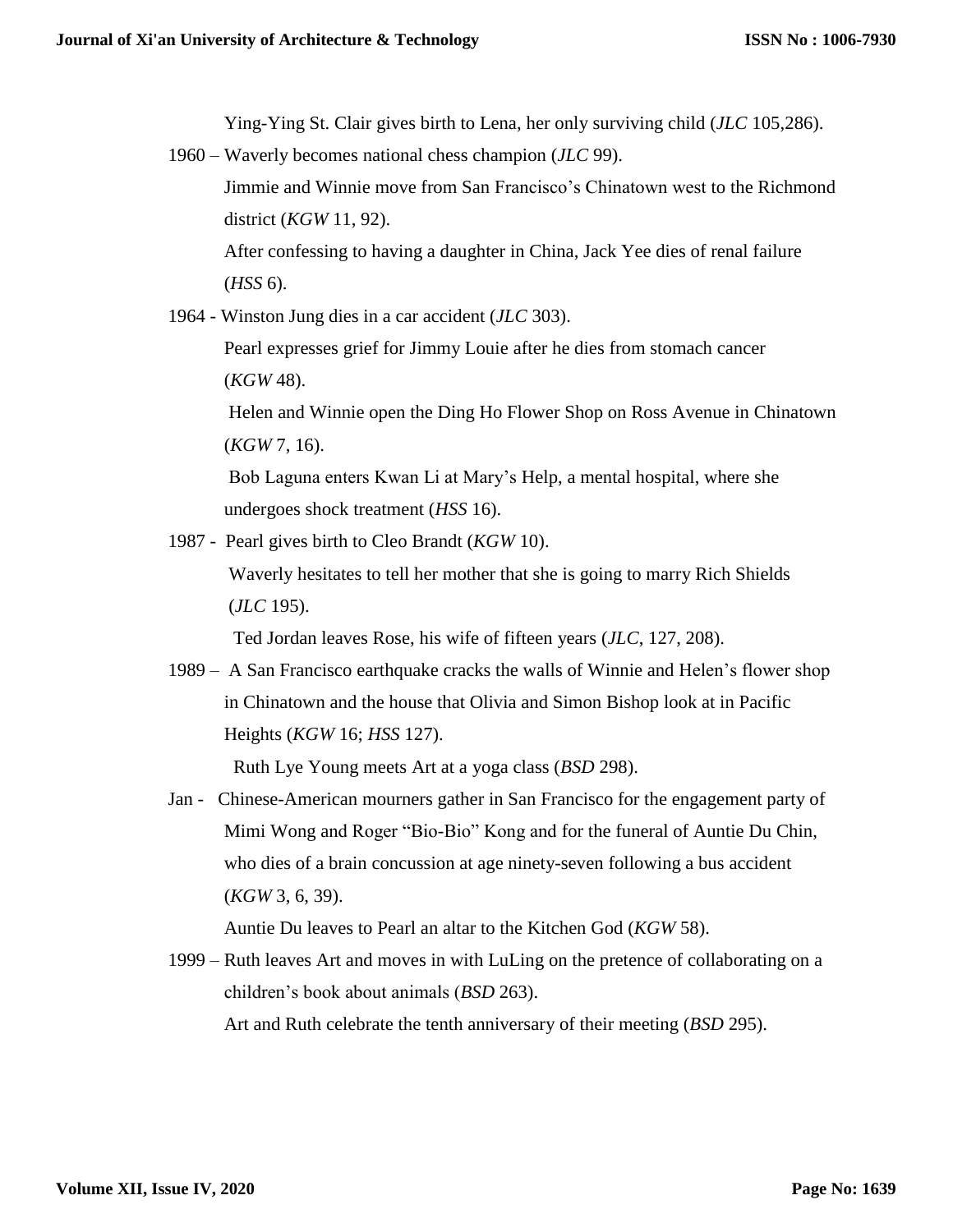These are some of the struggles faced by the Chinese in their native and are the reasons to migrate to America. The history of Chinese immigration is explained because it was the reason for the characters to come to America. Tan has also depicted out history in the beginning of all her novels in order to show the realist situation of the story. This gives a hint that Chinese people hunt for their cultural identity.

#### **Cultural Contradictions**

The term culture aims at bringing man's actions and meanings to the most basic level of significance, to examine them in universal terms in an attempt to understand them. When we speak of people belonging to different cultures, then, we are referring to a basic kind of difference between cultures, suggesting that there are specific varieties of the phenomenon of man.

The combinations of two implications of the idea of culture are the facts that we ourselves belong to a culture and that we must assume all cultures to be equivalent that leads to a general proposition concerning the study of culture. As the term "relative" suggests, the understanding of another culture involves the relationship between two varieties of the human phenomenon; it aims at the creation of an intellectual relation between them, an understanding that includes both of them.

The Chinese immigrants who left their native failed to understand the culture of the present leading them to stress which in return made the Chinese mothers to turn violent towards American born daughters. Cultural reinforcement however holds back language acquisition. A continuous stream of new arrivals, especially in immigration neighbourhoods, keeps the language alive among immigrants and their children. The culture of Chinese made them to suffer in America as they lead an orthodox life in their native.

A sketch of Chinese and American Culture is portrayed in order to bring out the differences and the sufferings undergone by the Chinese immigrants. Only with the background of both the country's culture, one can better understand about the realistic picture of the people's situation. The following are some of the differences between the Chinese and the American culture.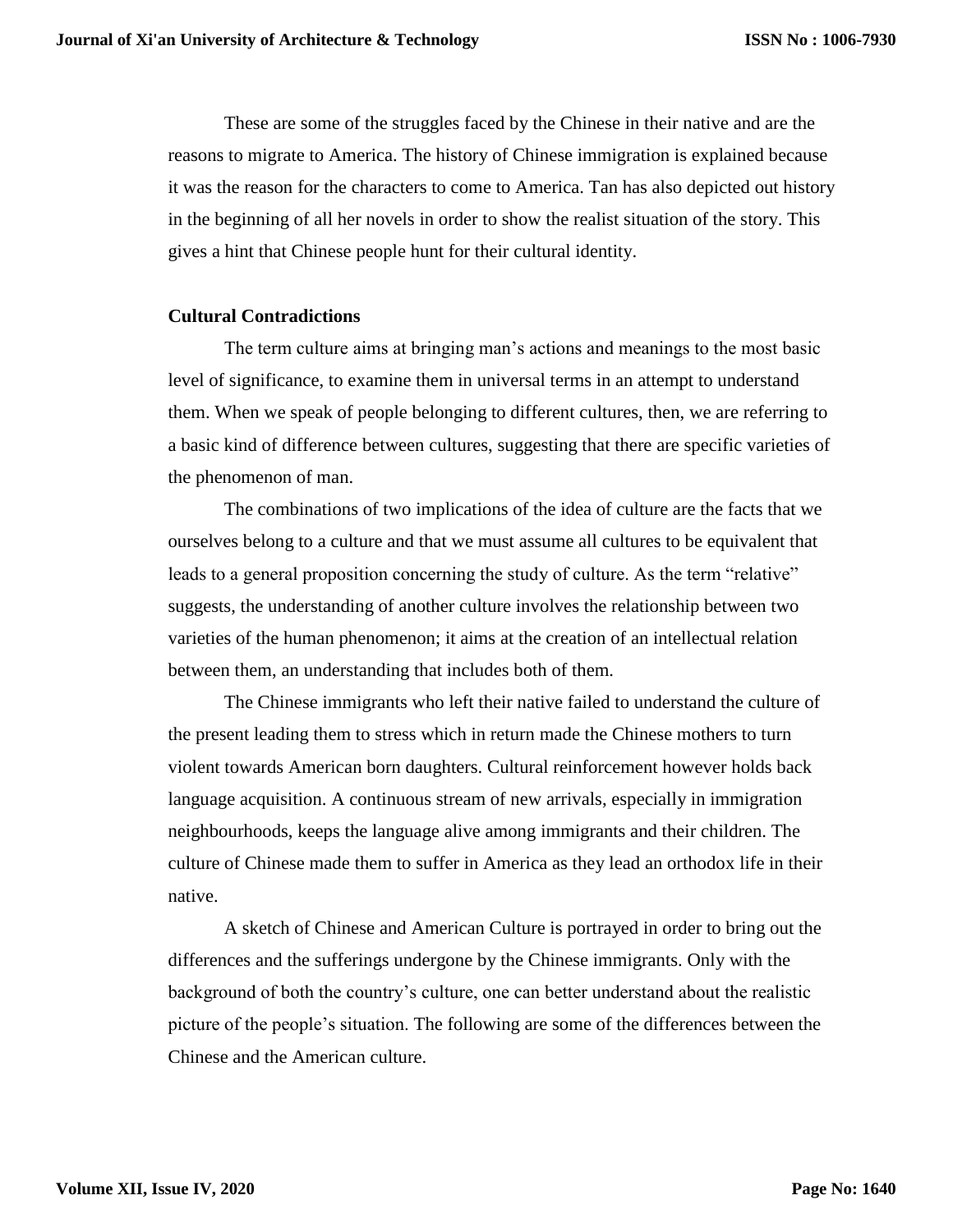

**Fig.2. Relationships among People**



**Fig.3. Communication among People**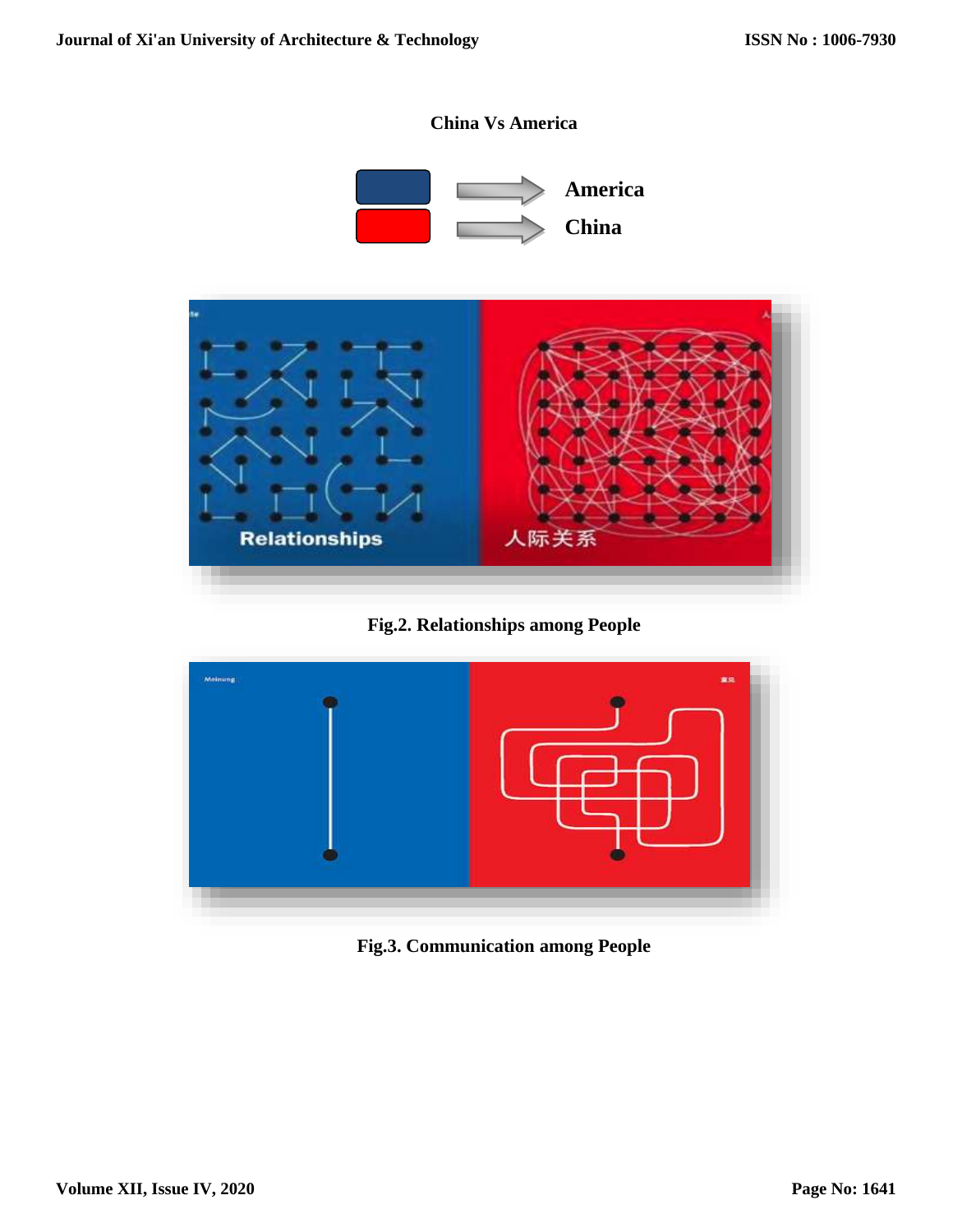

**Fig.4. Child among People**



**Fig.5. Differences in punctuality**

Cultural differences between the East and West play a vital role in relationships between individuals and between companies as well as in world affairs across the board can be summed up in the concepts of emotional intelligence and rational intelligence. In broad terms, Western thinking and behaviour is based on rational intelligence, that is on facts and objective logical thinking, whereas traditional Chinese thinking and behaviour is based on emotional factors first and rational factors later.

The Chinese were conditioned for millennia to think and behave on the basis of personal and emotional considerations- not hard impersonal and unemotional factors. In that culture, emotional intelligence took precedence over rational intelligence. To Westerners the thought of applying emotional intelligence to their personal relationships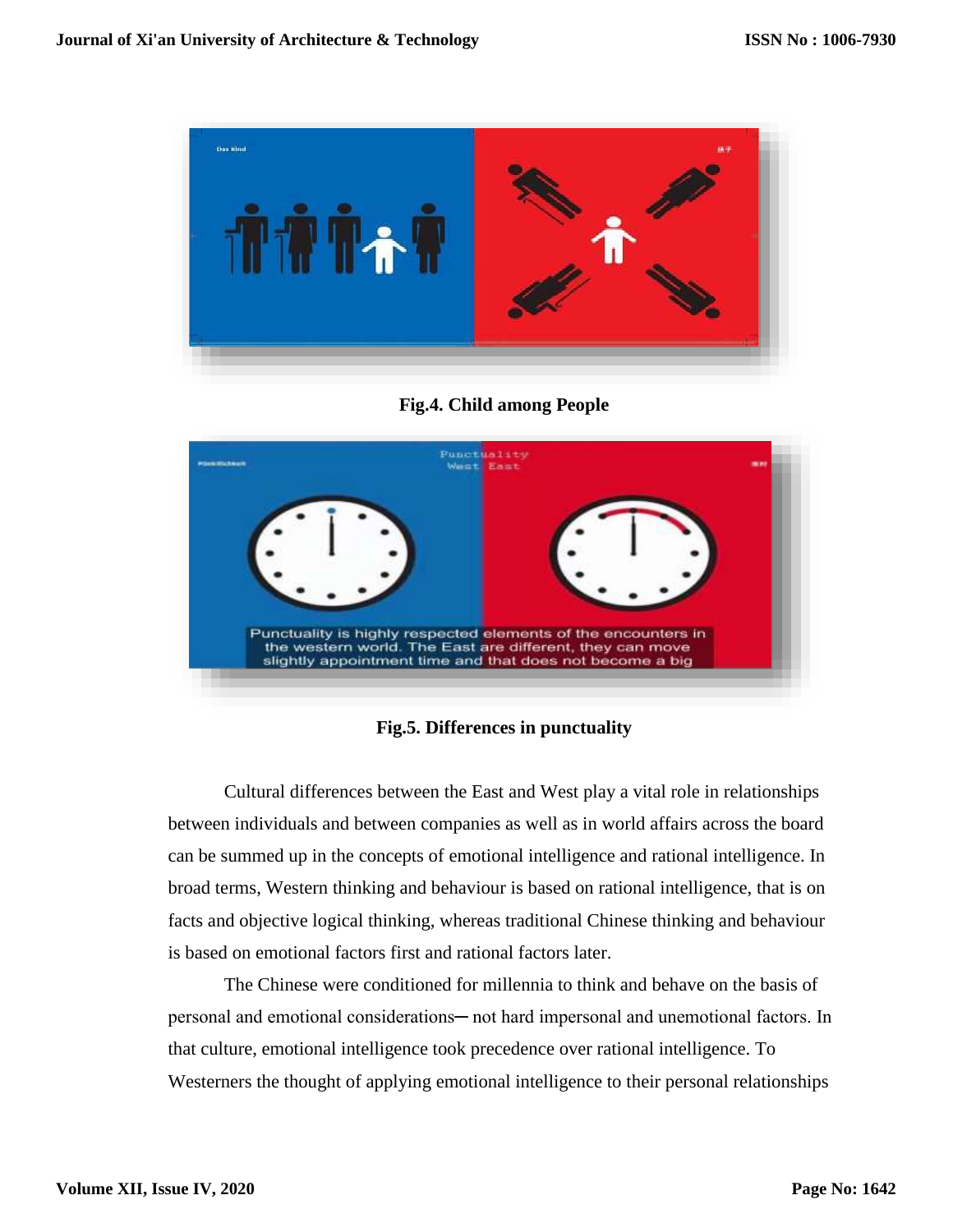with their spouses, children or friends, etc., makes pretty good sense up to a point. But the thought of taking an emotional approach to business and political affairs is enough to induce a state of shock in most of them.

Despite the millennia of conditioning in giving emotional and personal considerations precedence in their daily affairs by imperial law and by custom— the Chinese retained the ability to think in rational, logical, and pragmatic terms because these characteristics were absolutely essential to their survival. This phenomenon resulted in a great clash with the traditional role of emotional intelligence in China because it was fundamentally incompatible with many of the Western business concepts that prevailed at that time. The more Westernized business management in China became the smaller role of emotional intelligence. Rational intelligence has continued to gain ground in China, in both business and government, but it has not displaced emotional intelligence as an integral part of Chinese culture. The vast majority of ordinary Chinese still react emotionally first, and then, when necessary, engage the rational side of their brains. Westerners involving with the Chinese, and that too in business and diplomacy, one should be aware of the traditional and present day role of emotional intelligence in China because it continues to have a clash on their thinking and behaviour.

Another contrast in Chinese and Western cultures is the Western emphasis of the "why/because" approach to most things and the Chinese emphasis on the "what" approach. Sometimes the first question that Westerners, especially Americans, ask in virtually all situations is "why"— and they expect an immediate "because" answer. The typical Chinese response to any- thing new was "what"—what is that; what are you talking about; what are you doing; what is it you want, etc.

These are the basic background things that Tan has used in her novels. The famous banquet tradition, myth, superstition, Chinese food and tradition, the influence of English language etc are discussed in four novels. For instance, The *JLC* contains the famous tradition of playing Mah-jong, after the game gets over, people gather together to dine, where all the Chinese traditional food are served. In the *KGW*, we can find the superstitions of the mother Winnie towards her daughter Pearl. In the *HSS,* the novel is immersed in the world of *yin* (speaking to the ghosts). In *BSD*, bringing out the history of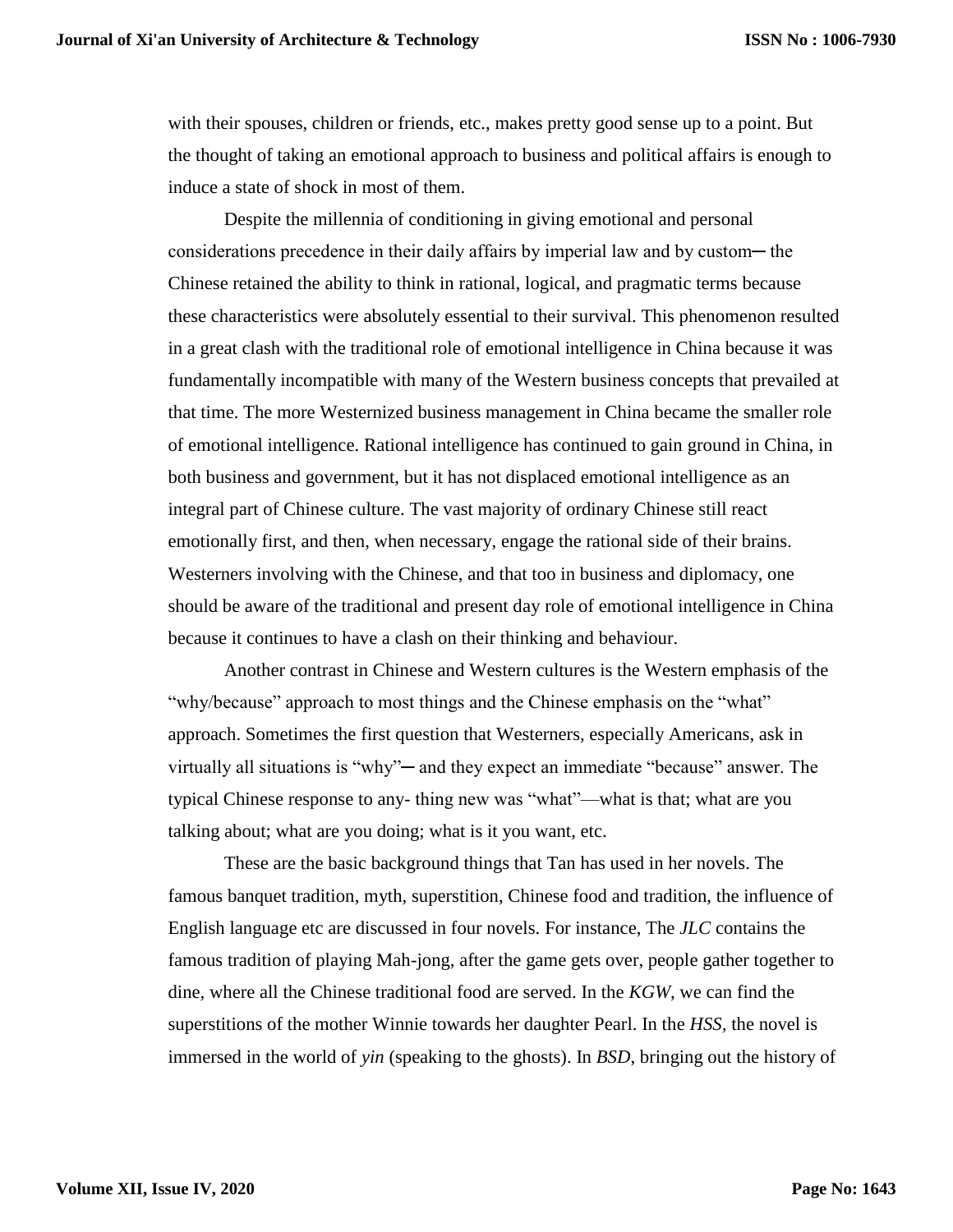the past generation plays a vital role. Wholly, Tan has bound the novels with the Chinese culture but finding difficulties to remove the layer of nativity.

In China, identity is based on family's social status. In *JLC*, the four mothers are liable to expose their Chinese culture. The mothers hoped that their daughters can have all the opportunities in America. However, they also want their children to embrace the Chinese heritage and Chinese values over American values. Suyuan, An-Mei, Lindo and Ying-Ying are afraid that their daughters have become so Americanised where they cannot identify their culture of origin. The mothers recognize that the daughters are so spoiled and are unexposed to the reality of the grating world.

The four American-born daughters do not have the characteristics of their mothers and were forced to build as first generation immigrants to America. The mothers finally narrate to their daughters about their suffering and try to prove who they really are. When the daughters appreciate the spirits of their mothers and the Chinese heritage; they become individualistic and at the same time loyal to their culture. The daughters assimilate to accept the past and blend it to the present. Jing Mei, Waverly, Lena and Rose find their true identity through this learning process and indulged their lives to do something in return for their mothers. Kosaku Yoshino's analysis of cultural nationalism in Japan:

Cultural nationalism aims to regenerate the national community by creating, preserving or strengthening a people's cultural identity when it is felt to be lacking or threatening. The cultural nationalist regards the nation as a product of its unique history and culture, and as a collective solidarity endowed with unique attributes. (33)

This is the case of the other three novels, *KGW*, *HSS* and *BSD*. In *KGW*, Winnie tries to persuade her daughter Pearl not to forget about their own culture through the narration of her past. Winnie is not satisfied to lead a life in America as the culture is entirely different and also the fear of her daughter turning Americanized. When concerning with *HSS* Kwan never let her sister Olivia to get distracted to American culture by narrating her lifetime stories. Kwan makes Olivia to believe the stories in order to follow the Chinese culture.